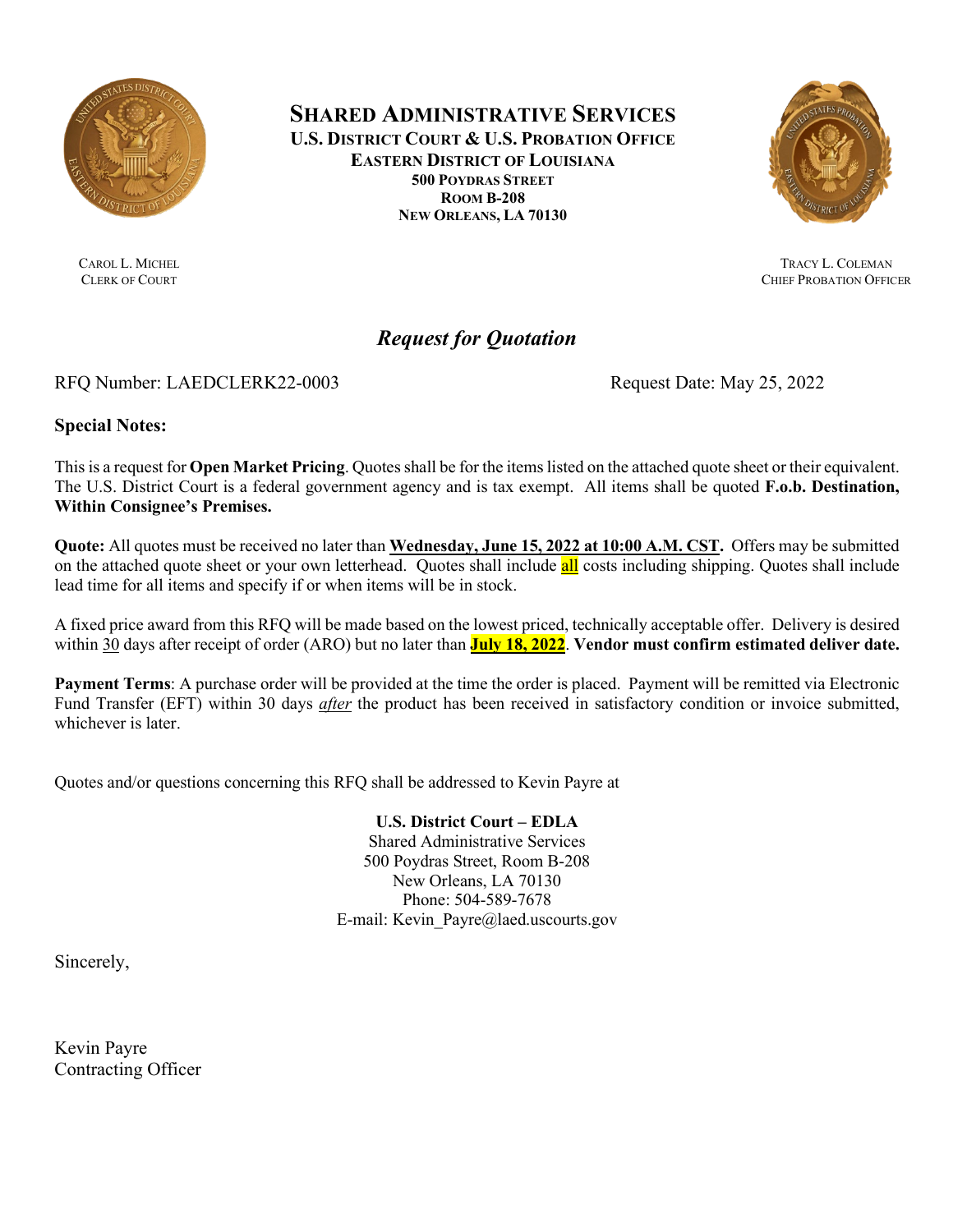## UNITED STATES DISTRICT COURT FOR THE EASTERN DISTRICT OF LOUISIANA

# **REQUEST FOR OPEN MARKET QUOTE FOR BRAND NAME OR EQUIVALENT EQUIPMENT**

## APC SMART-UPS UNITS AND REPLACEMENT BATTERY #152 & #141(OR EQUIVALENT)

| <b>Item</b><br>No. | Part No.    | <b>Description</b>                                                                                                                                                                                                                                                                                                                                                                         | Qty | Unit | <b>Unit Price</b> | <b>Extended</b><br>Price | <b>Estimated</b><br><b>Deliver</b><br><b>Date</b> |
|--------------------|-------------|--------------------------------------------------------------------------------------------------------------------------------------------------------------------------------------------------------------------------------------------------------------------------------------------------------------------------------------------------------------------------------------------|-----|------|-------------------|--------------------------|---------------------------------------------------|
| 1                  | SMX2000LVNC | APC SMART-UPS X 2000VA<br>RACK/TOWER LCD 100V-127V<br>with NETWORK CARD OR<br>EQUIVALENT EQUIPMENT<br>[New, Rack mounting brackets for<br>hardware and support, 1.8kWatts /<br>1.92kVA. Lead-acid battery,<br>229 Watts, 3-5 year battery life,<br>LED Status display, low battery<br>alarm standard 3- year parts and<br>labor warranty, compatibility with<br>other items quoted in RFQ] | 13  | EA   |                   |                          |                                                   |
| $\overline{2}$     | SMX120BP    | APC SMART-UPS X-<br><b>SERIES EXTERNAL</b><br><b>BATTERY PACK</b><br>RACK/TOWER 100V-<br>120V, 1200VAH OR<br><b>EQUIVALENT</b><br><b>EQUIPMENT</b> [New, Rack<br>mounting brackets, Lead-<br>acid battery, 3-5 year<br>battery life, 2-year<br>standard repair/replace<br>warranty, compatibility<br>with other items quoted in<br>RFQ]                                                    | 7   | EA   |                   |                          |                                                   |
| 3                  | APCRBC152   | APC REPLACEMENT<br><b>BATTERY CARTRIDGE</b><br>#152 OR EQUIVALENT<br>EQUIPMENT [new, lead-<br>acid battery, hot-<br>swappable, 3-5-year<br>battery life standard,<br>prepaid recycling return<br>packaging,]                                                                                                                                                                               | 21  | EA   |                   |                          |                                                   |
| $\overline{4}$     | APCRBC141   | APC REPLACEMENT<br><b>BATTERY CARTRIDGE</b><br>#141 OR EQUIVALENT<br>EQUIPMENT [new, lead-<br>acid battery, hot-<br>swappable, 3-5-year<br>battery life standard,<br>prepaid recycling return<br>packaging,                                                                                                                                                                                | 10  | EA   |                   |                          |                                                   |

Quote Sheet for RFQ Number: 22-0003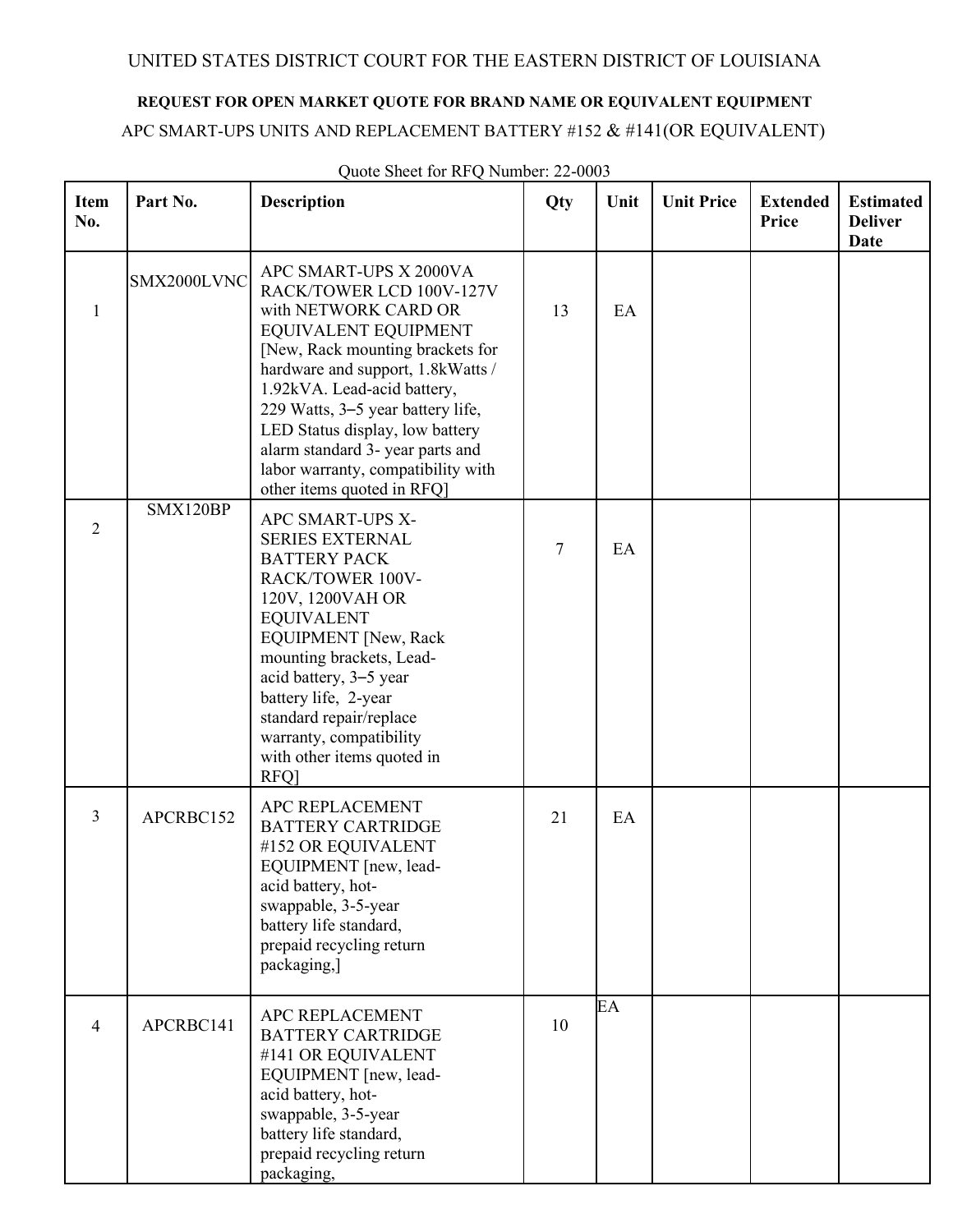|   | TAX – USDC IS TAX<br><b>EXEMPT</b> |  | N/A          | N/A |  |
|---|------------------------------------|--|--------------|-----|--|
| b | <b>SHIPPING &amp; HANDLING</b>     |  |              |     |  |
|   |                                    |  | <b>TOTAL</b> |     |  |

Vendor's Name Vendor's Phone Number

Vendor's e-mail address Vendor's Fax Number

Vendor's Street Address **Vendor's City**, State, and Zip Code

Signature of Person Authorized to Sign Quote/Date

Printed or Typed Name of Signatory

DUNS Number: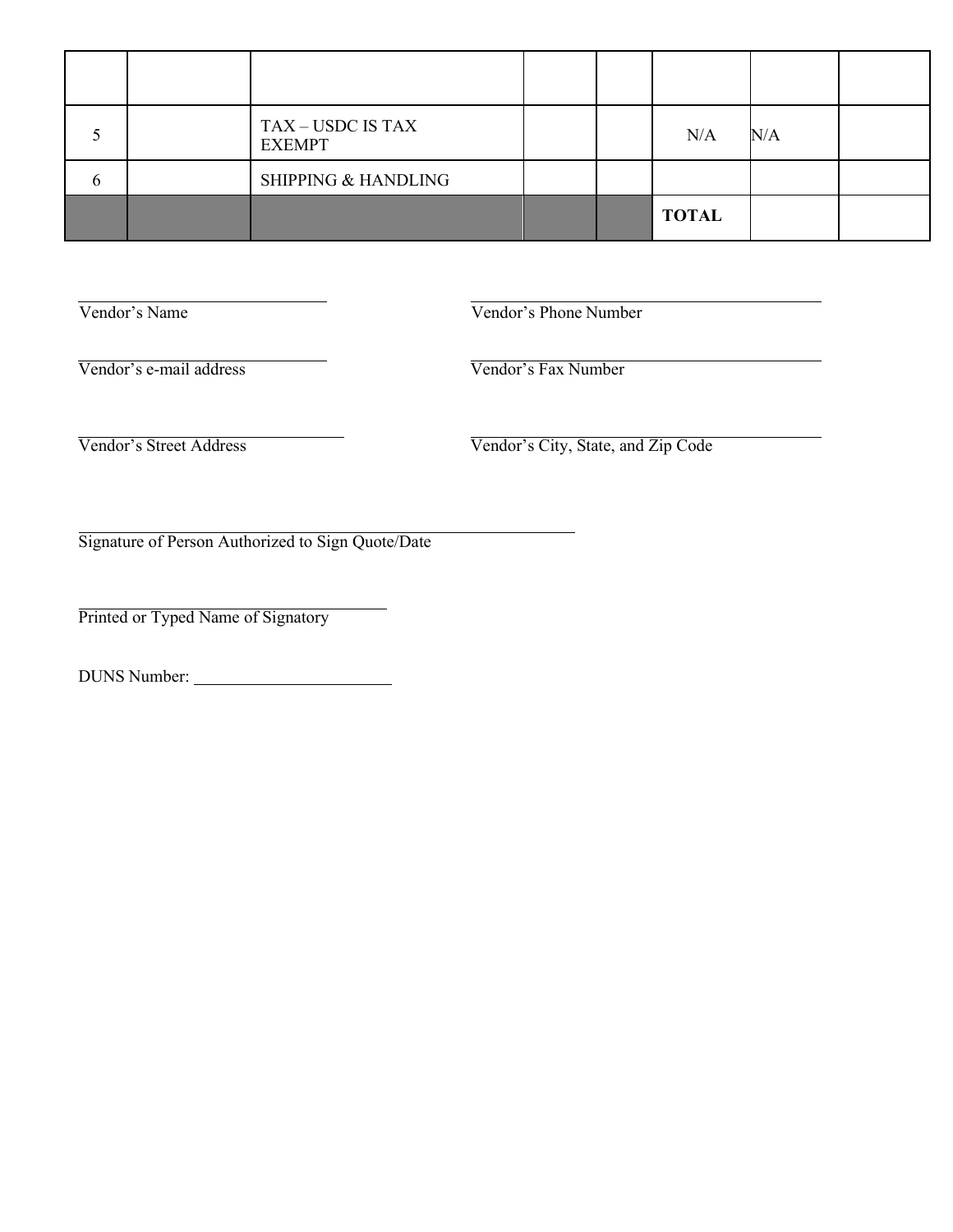## **STATEMENT OF WORK (SOW)**

### **1 INTRODUCTION:**

The U.S. District Court for the Eastern District of Louisiana is interested in purchasing APC SMART-UPS UNITS AND REPLACEMENT BATTERY #152 & #141(OR EQUIVALENT)

#### **2 REQUIREMENTS:**

The court will require APC SMART-UPS system and battery cartridge as described in the Section 1 and specified in the included quote sheet.

### **3 DELIVERABLES:**

(13) APC SMART-UPS X 2000VA RACK/TOWER LCD 100V-127V with NETWORK CARD

(7) APC SMART-UPS X-SERIES EXTERNAL BATTERY PACK RACK/TOWER 100V-120V, 1200VAH

(21) APC Replacement Battery Cartridges #152 (NEW)

(10) APC Replacement Battery Cartridges #141 (NEW)

### **4 PAYMENT PROVISIONS:**

According to federal requirements, advance payment is prohibited. Payment will be made within 30 days of delivery of products or submission of invoice, whichever comes later.

#### **4.1 QUOTES:**

Open market quotes are due by **Wednesday, June 15, 2022**. Please note our court is completely tax exempt. A tax exemption form can be provided upon request.

#### **4.2 BASIS OF AWARD:**

The Government will award to the vendor whose quote provides the lowest priced, technically acceptable offer to the court and has met the criteria in the specifications listed above and in the quote sheet.

#### **APPLICABLE JUDICIARY TERMS AND CONDITIONS**

1. Clause B-5, Clauses Incorporated by Reference (SEP 2010)

This contract incorporates one or more clauses by reference, with the same force and effect as if they were given in full text. Upon request, the contracting officer will make their full text available. Also, the full text of a clause may be accessed electronically at this address: <http://www.uscourts.gov/procurement.aspx>

(end)

2. The contractor shall comply with the clauses in this paragraph that the contracting officer has indicated as being incorporated in this contract: [*Contracting officer check as appropriate.*]

X Clause 2-35 F.o.b. Destination, Within Judiciary's Premises (JAN 2003)

Clause 2-130 Energy Efficiency in Energy-Consuming Products (APR2013)

Clause 2-135 IEEE Standard for Environmental Assessment of Personal Computer Products (APR2013)

 $X$  Clause 3-3 Provisions, Clauses, Terms and Conditions - Small Purchases (APR 2013)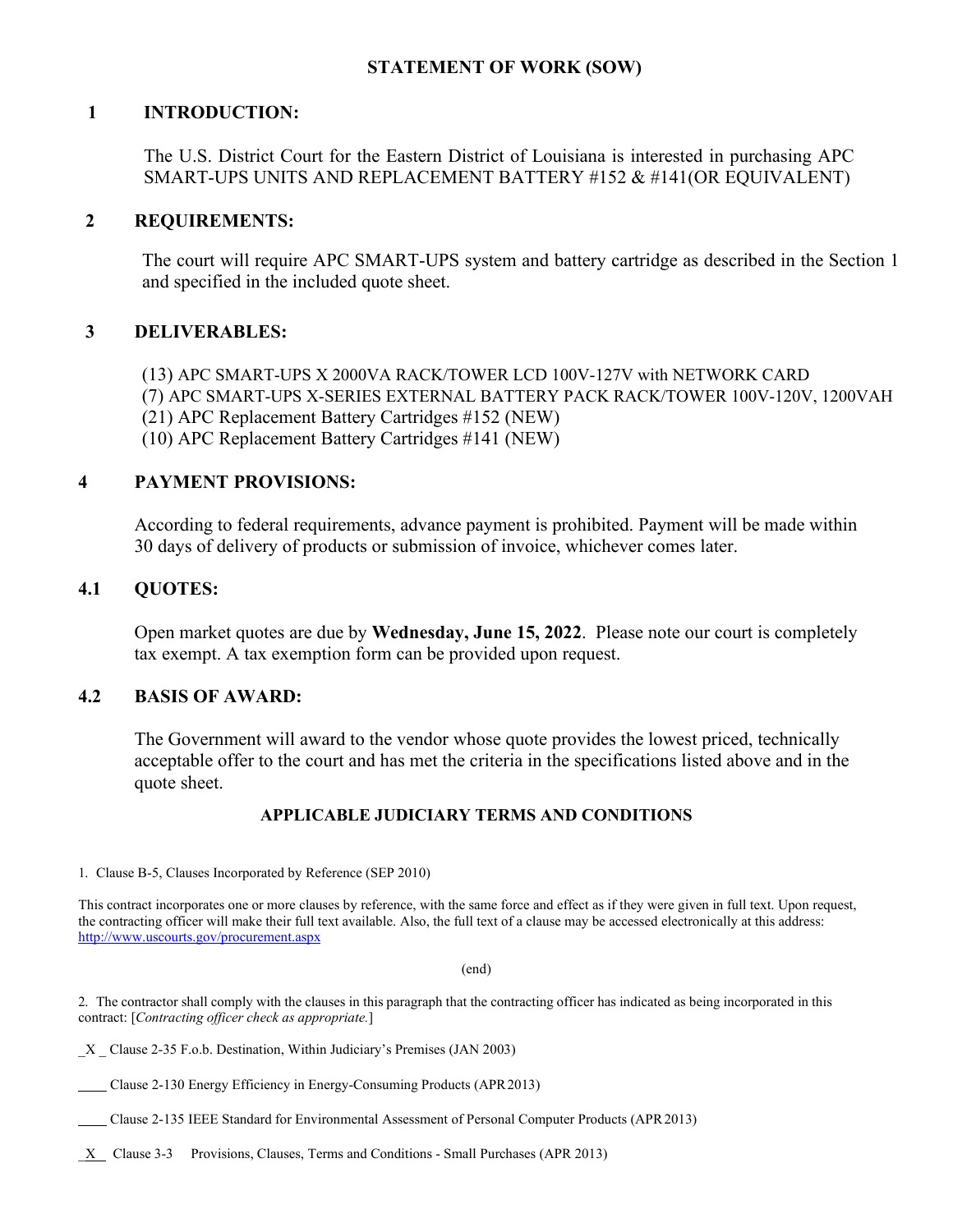Clause 6-85 Commercial Computer Software License (APR 2013)

Clause 6-105 California E-Waste Fee (APR 2013)

Clause 7-115 Availability of Funds (JAN2003)

#### **SUBMISSION OF QUOTE AND EVALUATION OF OFFERS**

1. The following judiciary provisions, that the contracting officer has indicated are applicable, are incorporated in this solicitation: [*Contracting officer check as appropriate.*]

\_X Provision B-1, Solicitation Provisions Incorporated by Reference (SEP 2010)

This solicitation incorporates one or more solicitation provisions by reference, with the same force and effect as if they were given in full text. Upon request, the contracting officer will make their full text available. The offeror is cautioned that the listed provisions may include blocks that must be completed by the offeror and submitted with its quotation or offer. In lieu of submitting the full text of those provisions, the offeror may identify the provision by paragraph identifier and provide the appropriate information with its quotation or offer. Also, the full text of a solicitation provision may be accessed electronically at this address: [http://www.uscourts.gov/procurement.aspx.](http://www.uscourts.gov/procurement.aspx)

(end)

#### **Solicitation Provisions Incorporated by Reference**

 $X$  Provision 2-100, Brand Name or Equal (APR 2013)

Provision 3-135, Single or Multiple Awards (JAN 2003)

Provision 2-85C, Evaluation of Options Exercised at Time of Contract Award (JAN 2003)

#### **Additional Solicitation Provisions**

X Provision 4-1, Type of Contract (JAN 2003)

The judiciary plans to award a \_Firm-Fixed\_ type of contract under this solicitation, and all offers shall be submitted on this basis. Alternate offers based on other contract types will not be considered.

(end)

X Provision 3-5, Taxpayer Identification and Other Offeror Information (APR 2011)

*(a) Definitions.*

"Taxpayer Identification (TIN)," as used in this provision, means the number required by the Internal Revenue Service (IRS) to be used by the offeror in reporting income tax and other returns. The TIN may be either a social security number or an employer identification number.

- (b) All offerors shall submit the information required in paragraphs (d) and (e) of this provision to comply with debt collection requirements of 31 U.S.C. 7701(c) and 3325(d), reporting requirements of 26 U.S.C. 6041, 6041A, and implementing regulations issued by the IRS. If the resulting contract is subject to the payment reporting requirements, the failure or refusal by the offeror to furnish the information may result in a 31 percent reduction of payments otherwise due under the contract.
- (c) The TIN may be used by the government to collect and report on any delinquent amounts arising out of the offeror's relationship with the government (31 U.S.C. 7701(c)(3). If the resulting contract is subject to payment recording requirements, the TIN provided hereunder may be matched with IRS records to verify the accuracy of the offeror's TIN.

*(d) Taxpayer Identification Number(TIN):*